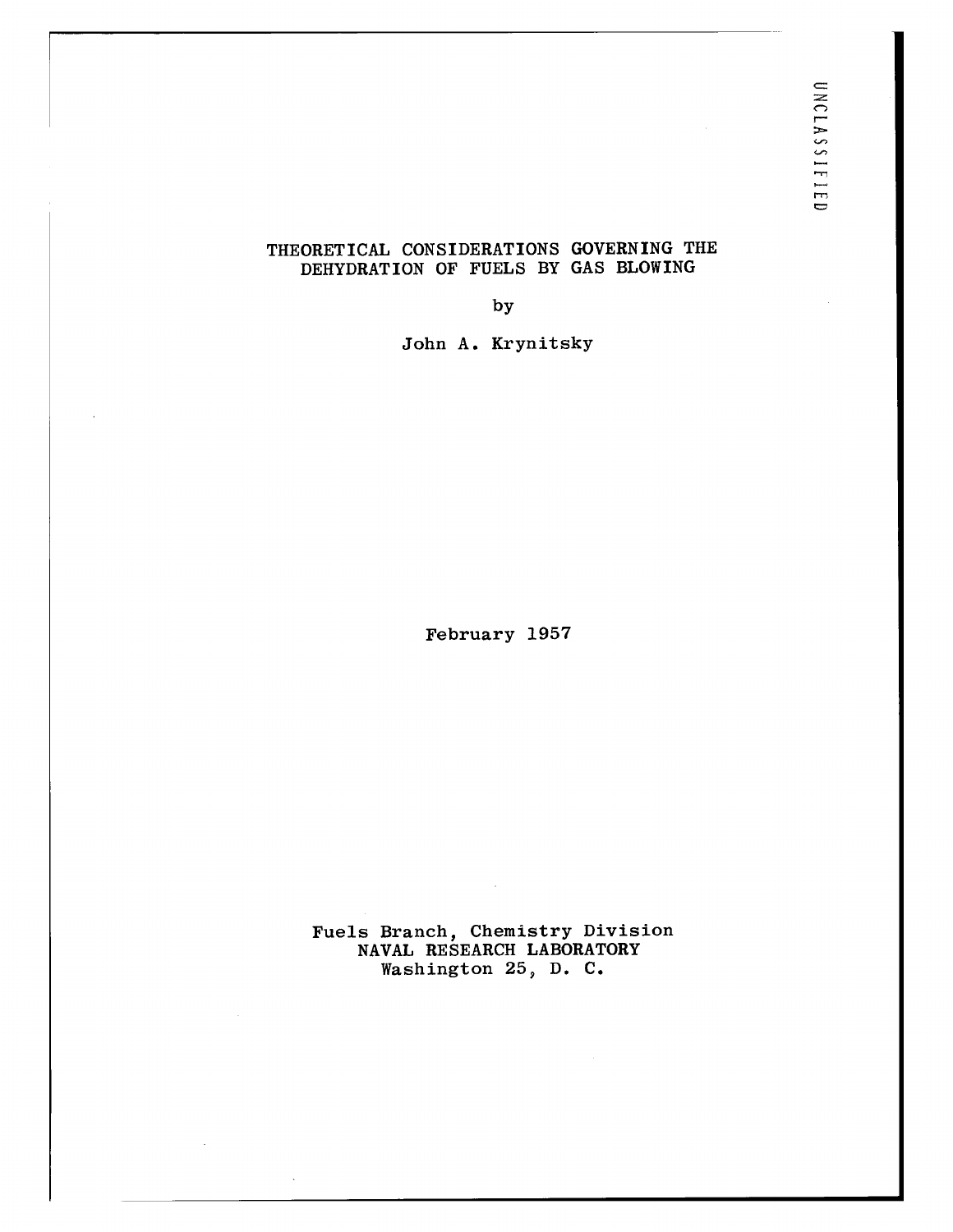| <b>Report Documentation Page</b>                                                                                                                                                                                                                                                                                                                                                                                                                                                                                                                                                                                                                                                                                                                                                                                                                                   |                                                                             |                                                  |                 |                                                    | Form Approved<br>OMB No. 0704-0188 |  |
|--------------------------------------------------------------------------------------------------------------------------------------------------------------------------------------------------------------------------------------------------------------------------------------------------------------------------------------------------------------------------------------------------------------------------------------------------------------------------------------------------------------------------------------------------------------------------------------------------------------------------------------------------------------------------------------------------------------------------------------------------------------------------------------------------------------------------------------------------------------------|-----------------------------------------------------------------------------|--------------------------------------------------|-----------------|----------------------------------------------------|------------------------------------|--|
| Public reporting burden for the collection of information is estimated to average 1 hour per response, including the time for reviewing instructions, searching existing data sources, gathering and<br>maintaining the data needed, and completing and reviewing the collection of information. Send comments regarding this burden estimate or any other aspect of this collection of information,<br>including suggestions for reducing this burden, to Washington Headquarters Services, Directorate for Information Operations and Reports, 1215 Jefferson Davis Highway, Suite 1204, Arlington<br>VA 22202-4302. Respondents should be aware that notwithstanding any other provision of law, no person shall be subject to a penalty for failing to comply with a collection of information if it<br>does not display a currently valid OMB control number. |                                                                             |                                                  |                 |                                                    |                                    |  |
| <b>1. REPORT DATE</b><br><b>FEB 1957</b>                                                                                                                                                                                                                                                                                                                                                                                                                                                                                                                                                                                                                                                                                                                                                                                                                           |                                                                             | 2. REPORT TYPE                                   |                 | <b>3. DATES COVERED</b>                            | 00-02-1957 to 00-02-1957           |  |
| <b>4. TITLE AND SUBTITLE</b>                                                                                                                                                                                                                                                                                                                                                                                                                                                                                                                                                                                                                                                                                                                                                                                                                                       |                                                                             | 5a. CONTRACT NUMBER                              |                 |                                                    |                                    |  |
|                                                                                                                                                                                                                                                                                                                                                                                                                                                                                                                                                                                                                                                                                                                                                                                                                                                                    | <b>Theoretical Considerations Governing the Dehydration of Fuels by Gas</b> | <b>5b. GRANT NUMBER</b>                          |                 |                                                    |                                    |  |
| <b>Blowing</b>                                                                                                                                                                                                                                                                                                                                                                                                                                                                                                                                                                                                                                                                                                                                                                                                                                                     |                                                                             |                                                  |                 | 5c. PROGRAM ELEMENT NUMBER                         |                                    |  |
| 6. AUTHOR(S)                                                                                                                                                                                                                                                                                                                                                                                                                                                                                                                                                                                                                                                                                                                                                                                                                                                       |                                                                             |                                                  |                 | <b>5d. PROJECT NUMBER</b>                          |                                    |  |
|                                                                                                                                                                                                                                                                                                                                                                                                                                                                                                                                                                                                                                                                                                                                                                                                                                                                    |                                                                             |                                                  |                 | <b>5e. TASK NUMBER</b>                             |                                    |  |
|                                                                                                                                                                                                                                                                                                                                                                                                                                                                                                                                                                                                                                                                                                                                                                                                                                                                    |                                                                             |                                                  |                 | 5f. WORK UNIT NUMBER                               |                                    |  |
| 7. PERFORMING ORGANIZATION NAME(S) AND ADDRESS(ES)<br><b>Naval Research Laboratory, 4555 Overlook Ave</b><br>SW, Washington, DC, 20375                                                                                                                                                                                                                                                                                                                                                                                                                                                                                                                                                                                                                                                                                                                             |                                                                             |                                                  |                 | 8. PERFORMING ORGANIZATION<br><b>REPORT NUMBER</b> |                                    |  |
| 9. SPONSORING/MONITORING AGENCY NAME(S) AND ADDRESS(ES)                                                                                                                                                                                                                                                                                                                                                                                                                                                                                                                                                                                                                                                                                                                                                                                                            |                                                                             |                                                  |                 | 10. SPONSOR/MONITOR'S ACRONYM(S)                   |                                    |  |
|                                                                                                                                                                                                                                                                                                                                                                                                                                                                                                                                                                                                                                                                                                                                                                                                                                                                    |                                                                             | <b>11. SPONSOR/MONITOR'S REPORT</b><br>NUMBER(S) |                 |                                                    |                                    |  |
| 12. DISTRIBUTION/AVAILABILITY STATEMENT<br>Approved for public release; distribution unlimited                                                                                                                                                                                                                                                                                                                                                                                                                                                                                                                                                                                                                                                                                                                                                                     |                                                                             |                                                  |                 |                                                    |                                    |  |
| <b>13. SUPPLEMENTARY NOTES</b>                                                                                                                                                                                                                                                                                                                                                                                                                                                                                                                                                                                                                                                                                                                                                                                                                                     |                                                                             |                                                  |                 |                                                    |                                    |  |
| 14. ABSTRACT                                                                                                                                                                                                                                                                                                                                                                                                                                                                                                                                                                                                                                                                                                                                                                                                                                                       |                                                                             |                                                  |                 |                                                    |                                    |  |
| <b>15. SUBJECT TERMS</b>                                                                                                                                                                                                                                                                                                                                                                                                                                                                                                                                                                                                                                                                                                                                                                                                                                           |                                                                             |                                                  |                 |                                                    |                                    |  |
| 16. SECURITY CLASSIFICATION OF:                                                                                                                                                                                                                                                                                                                                                                                                                                                                                                                                                                                                                                                                                                                                                                                                                                    | 17. LIMITATION OF                                                           | 18. NUMBER                                       | 19a. NAME OF    |                                                    |                                    |  |
| a. REPORT<br>unclassified                                                                                                                                                                                                                                                                                                                                                                                                                                                                                                                                                                                                                                                                                                                                                                                                                                          | b. ABSTRACT<br>unclassified                                                 | c. THIS PAGE<br>unclassified                     | <b>ABSTRACT</b> | OF PAGES<br>20                                     | <b>RESPONSIBLE PERSON</b>          |  |

**Standard Form 298 (Rev. 8-98)**<br>Prescribed by ANSI Std Z39-18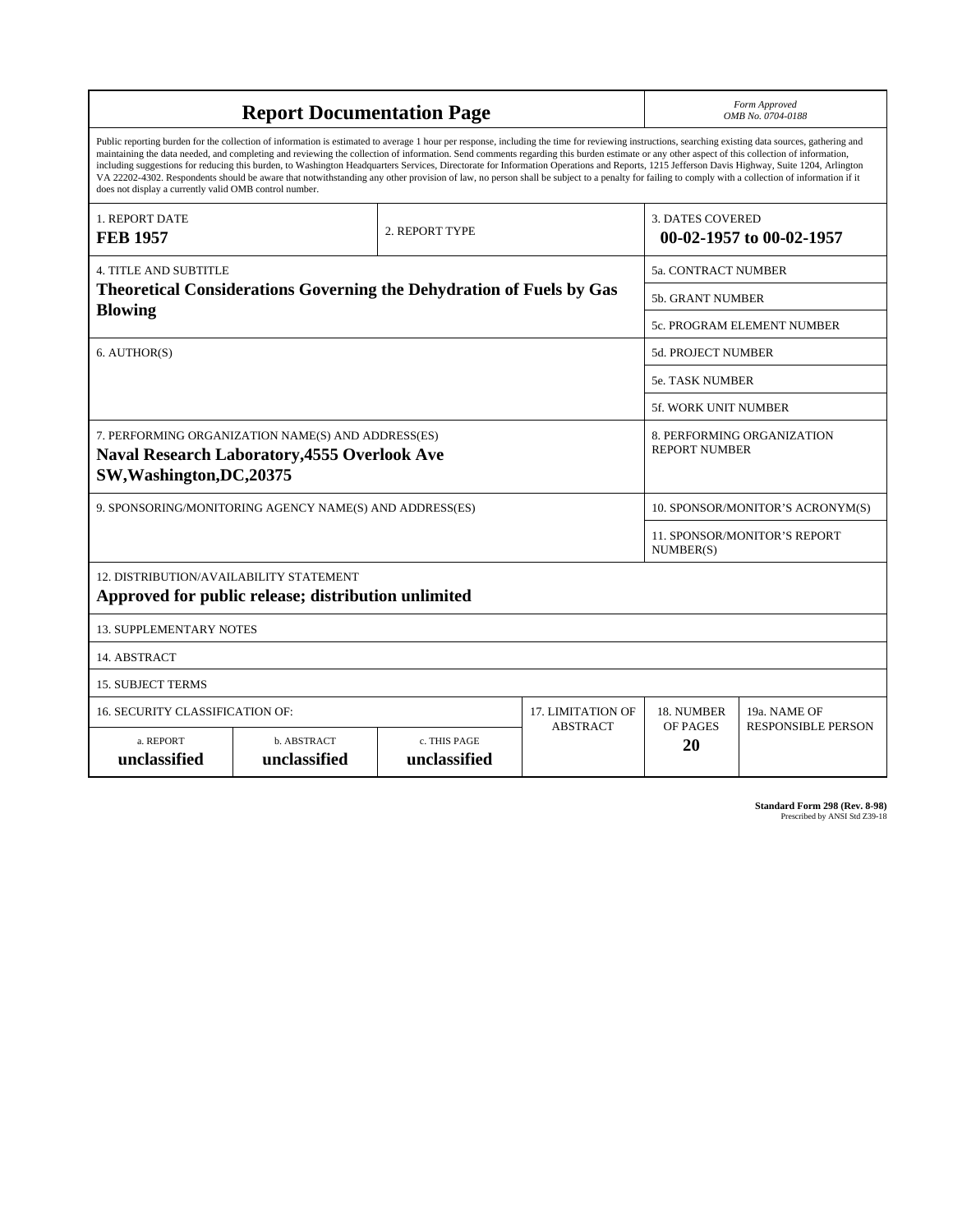### ABSTRACT

The theory governing the removal of free and dissolved-: water by gas blowing is discussed and equations for predicting the performance of continuous counter current flow drying units are developed using a concept of "effective theoretical plates." From the general equation derived, it is shown that the performance of any particular fuel drying unit is dependent on the efficiency of the drying tower employed (effective number of theoretical plates), the ratio of the rates of gas to fuel flow used, the dryness of the inlet gas, the moisture content of the entering fuel and the temperature of operation. A number of solutions applicable to the dehydration of JP-5 fuel under a variety of operating conditions are included to demonstrate the relative importance of the above parameters and to illustrate the type of performance possible.

#### PROBLEM STATUS

This is a final report on this phase of the problem.

## AUTHORIZATION

NRL Problem C01-01 BUAER Project Nos. TED-NRL-042 and NA 350-062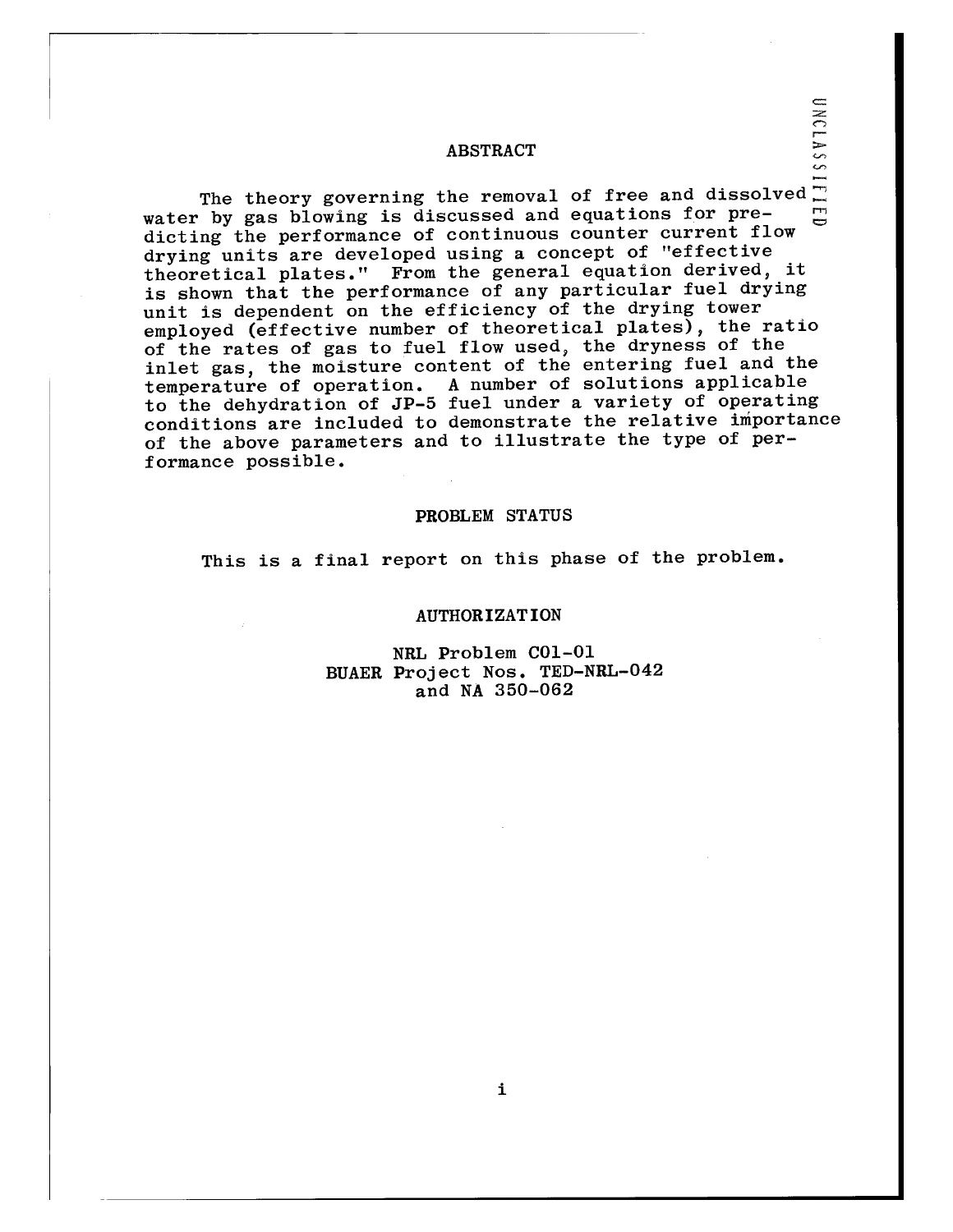Theoretical Considerations Governing the Dehydration of Fuels by Gas Blowing

#### INTRODUCTION

Recently, the Bureau of Aeronautics has expressed interest in investigating the feasibility of incorporating some type of dehydration unit into systems which supply fuels to aircraft. Of various possible methods for drying fuels, one based on blowing with a dry gas seems to offer a promising approach and has been suggested by several activities as<br>worthy of further study and evaluation. In addition, the worthy of further study and evaluation. petroleum industry has had long experience using air blowing processes to remove suspended water plus some dissolved water from certain products.

#### THEORETICAL CONSIDERATIONS

Reference (1) described the basic relations governing the exchange of water between hydrocarbon fuels and air. In particular, it was shown that fuels exchange water with air streams rapidly to reach an equilibrium value and that this equilibrium water content is equal to the product of the solubility of water in the fuel and the relative humidity of the air.

In the design of an operating unit, there are at least two basic processes that must be considered: (a) batch drying<br>and (b) continuous counter current flow drying. Batch drying and (b) continuous counter current flow drying. may be accomplished by the simple bubbling of dry gas through a tank of fuel. For further details governing such a process<br>attention may be called to reference (1). Theoretical rate attention may be called to reference  $(1)$ . equations for such drying are developed in the mentioned report. Experimental data showed that even with simple equipment results were obtained which approached theoretical values. Continuous counter current flow drying inherently is more<br>economical as far as gas utilization is concerned. In such economical as far as gas utilization is concerned. a process, fuel would pass downward through a drying tower or column in which the drying gas would flow upward counter<br>current to the fuel. Thus, there would exist a gradient Thus, there would exist a gradient of fuel dryness within the tower with wet fuel entering the top<br>and the driest fuel exiting out of the bottom. With this and the driest fuel exiting out of the bottom. system, the entering dry gas would be used to remove moisture from fuel that had already been exposed to drying in the preceding sections of the tower and a conservation of dry gas requirements would be effected.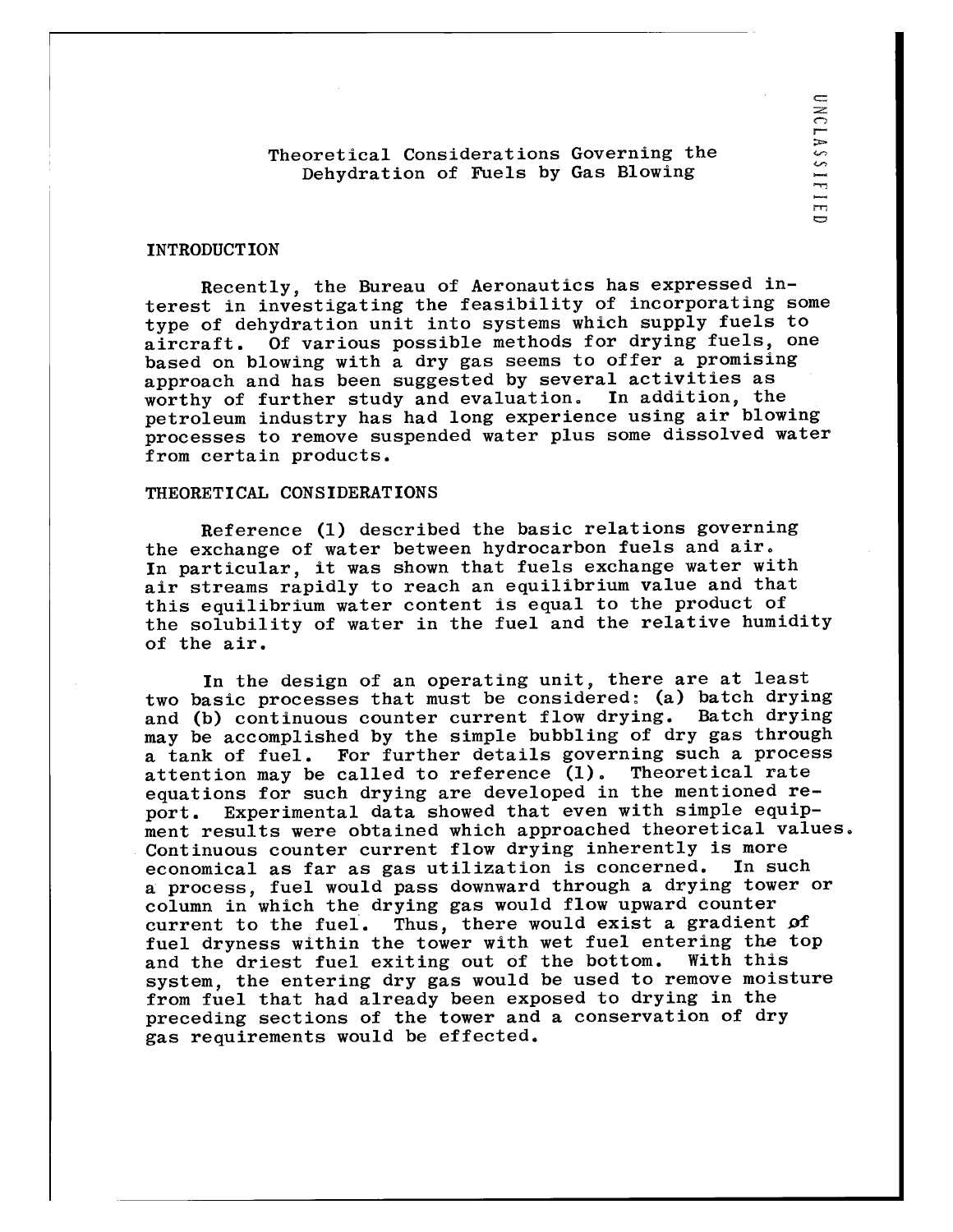The efficiency of a counter current flow drying tower can be measured in terms of "effective theoretical plates." Using this concept, it is possible to develop equations to  $\Box$ predict the performance of any unit employing a tower having an efficiency of any given number of theoretical plates. The general and simplified equations for the performance of the drying process are derived in Appendix B. The simplified equation which is valid for all cases, except for the special condition where B=1, is:

 $\overline{\mathcal{E}}$ 

$$
C = \frac{C_o (B-1) + VW_o (Bn-1)}{Bn+1 - 1}
$$

where

| $C =$ | water content of dried fuel exiting from tower,                                                                  |  |  |  |  |
|-------|------------------------------------------------------------------------------------------------------------------|--|--|--|--|
|       | mg/liter                                                                                                         |  |  |  |  |
|       | $C_o$ = water content of fuel entering tower, mg/liter<br>$C_S$ = water content of saturated fuel at temperature |  |  |  |  |
|       |                                                                                                                  |  |  |  |  |
|       | of operation, mg/liter                                                                                           |  |  |  |  |
|       | $W_{S}$ = water content of saturated gas at temperature                                                          |  |  |  |  |
|       | of operation, mg/liter                                                                                           |  |  |  |  |
|       | $W_0$ = water content of inlet drying gas, mg/liter                                                              |  |  |  |  |
|       | This value is W <sub>S</sub> x RH, where RH is the                                                               |  |  |  |  |
|       | relative humidity of the inlet gas at                                                                            |  |  |  |  |
|       | temperature of operation.                                                                                        |  |  |  |  |
|       | $V =$ volume ratio of gas to fuel flow rates (both                                                               |  |  |  |  |
|       | rates must be expressed in same units; e.g.                                                                      |  |  |  |  |
|       | liters/min, gals/min etc.).                                                                                      |  |  |  |  |
|       | n = efficiency of tower (number of effective theo-                                                               |  |  |  |  |
|       | retical plates                                                                                                   |  |  |  |  |
|       |                                                                                                                  |  |  |  |  |
|       | $B = V \frac{W_S}{C_S}$                                                                                          |  |  |  |  |
|       |                                                                                                                  |  |  |  |  |

From the above equation it is seen that the performance of any particular fuel drying unit is dependent on the efficiency of the drying tower (effective number of theoretical plates), the ratio of the rates of gas flow to fuel flow used, the dryness of the inlet gas, the moisture content of the<br>entering fuel and the temperature of operation. The relative entering fuel and the temperature of operation. significances of these parameters may be ascertained by solving the equation for various conditions and comparing the results graphically. Figures 1-6 of Appendix A include the results of a number of such solutions for the continuous counter current flow gas drying of a typical JP-5 fuel at  $80^{\circ}$ F. These curves include performances to be expected or These curves include performances to be expected of drying units having towers of different numbers of theoretical plates using various gas to fuel volume ratios with gases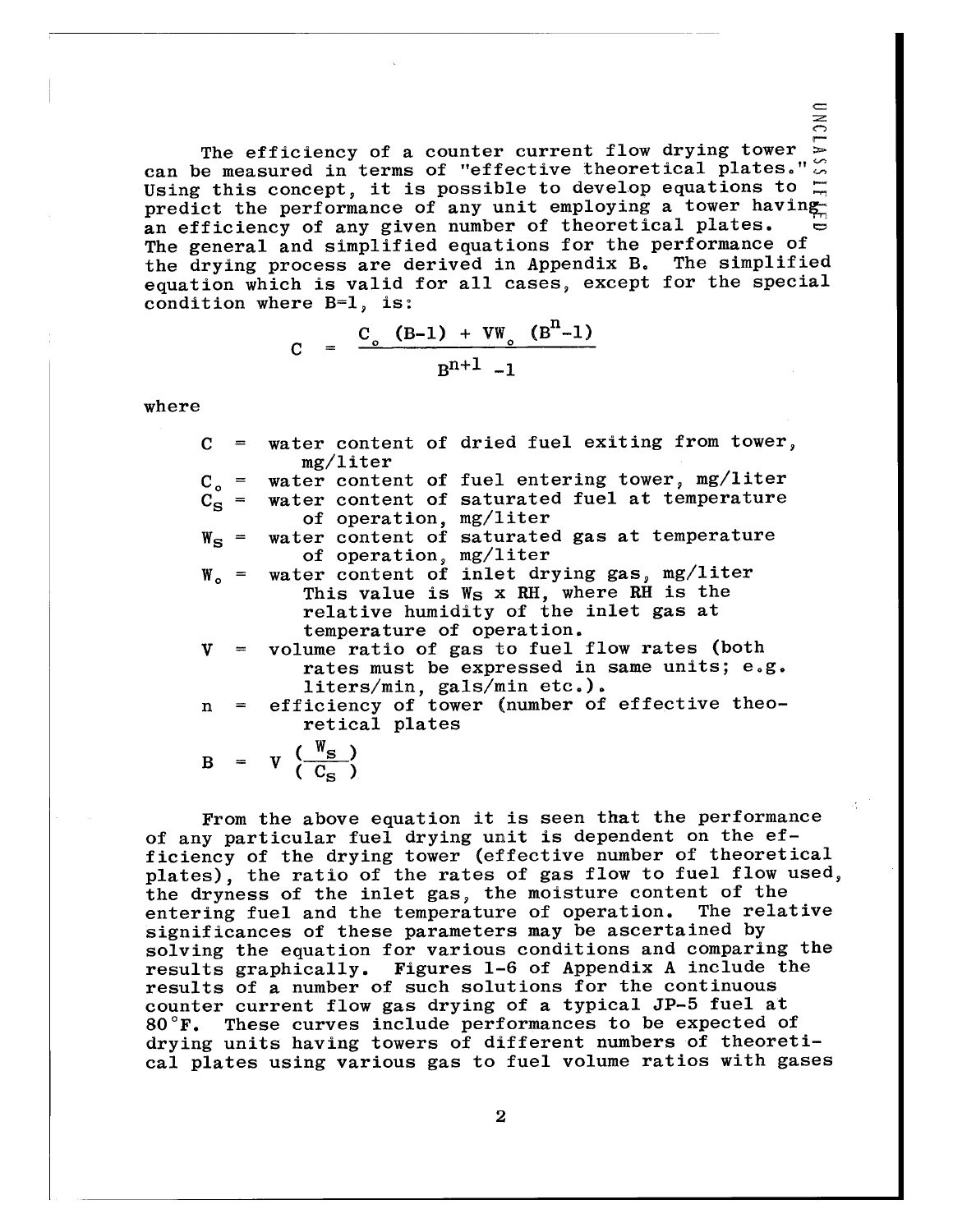of differing humidities. An inspection of the curves makes  $\mathbb{R}$ obvious the relative importances of each of these parameters. The given equation coupled with curves such as those given are basic to any counter current flow drying unit and should aid materially toward the design of an economical finished  $\Box$ operating system.

 $\frac{1}{2}$ 

Aside from removing dissolved water, a counter current<br>will also remove finely divided entrained water. In unit will also remove finely divided entrained water. this case, however, the efficiency of removal of dissolved water will be somewhat lowered and will depend on the quantity of free water present. Figure 7 of Appendix A shows the performance of a drying tower, of five theoretical plate efficiency, for the removal of water from fuels containing different levels of undissolved water.

#### ACKNOWLEDGEMENT

The author is indebted to Dr. H. A. Hauptman for reviewing the derivation of the general equation and for suggesting the development of the simplified versions.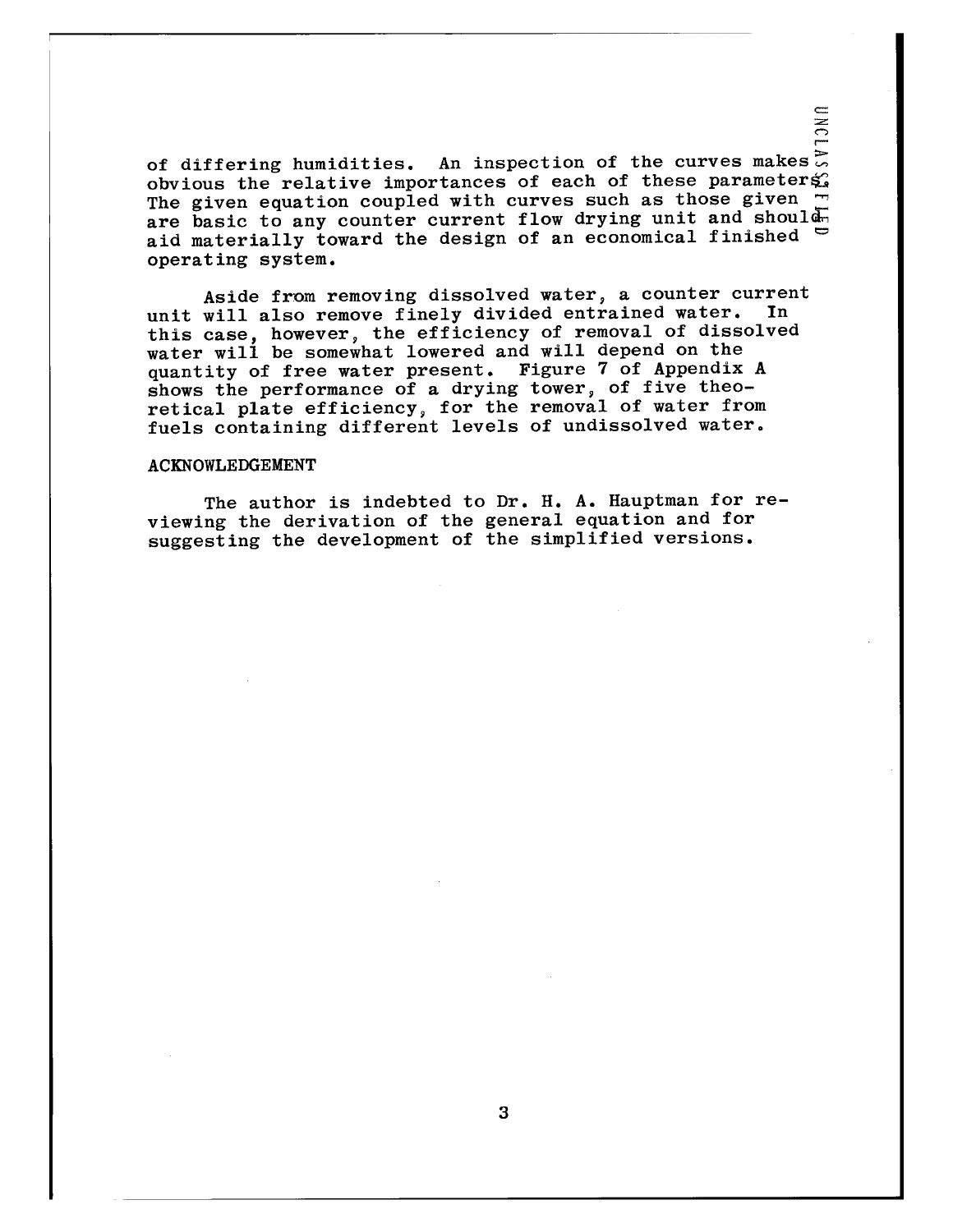## REFERENCES

1. J. A. Krynitsky and H. W. Carhart, "The Exchange of Water Between Hydrophobic Liquids and Air," NRL Report 3874, December 3, 1951.

 $\mathcal{L}_{\mathcal{A}}$ 

Navy - NRL, Bellevue, D. C.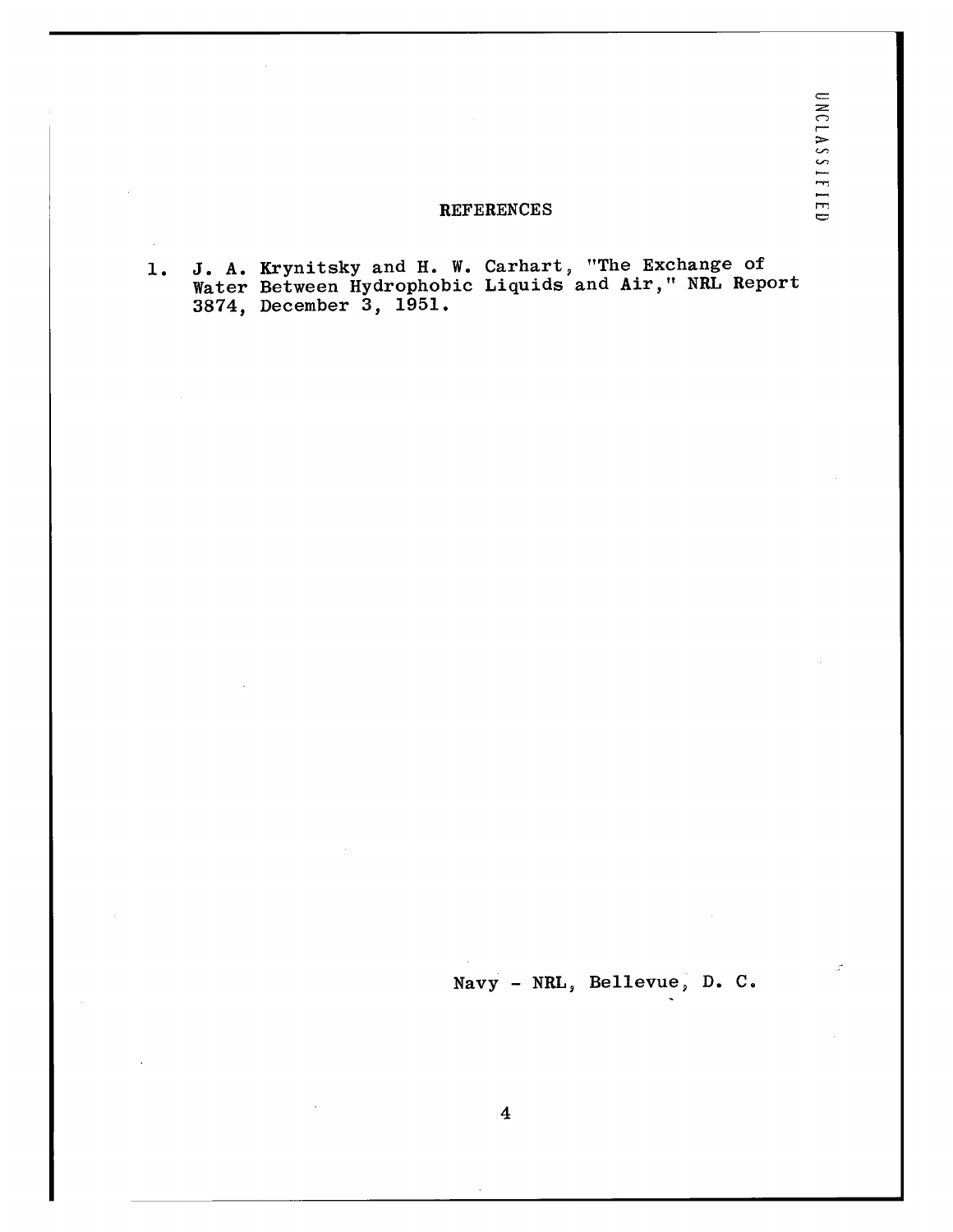## Appendix A

- Figure 1 Removal of Water as a Function of Drying Tower Efficiency and Gas to Fuel Ratio Using Gas at 0% R H
- Figure 2 Removal of Dissolved Water as a Function of Drying Tower Efficiency and Gas to Fuel Ratio Using Gas at 0% R H
- Figure 3 Removal of Dissolved Water as a Function of Drying Tower Efficiency and Gas to Fuel Ratio Using Gas at 10% R H
- Figure 4 Removal of Dissolved Water as a Function of Drying Tower Efficiency and Gas to Fuel Ratio Using Gas at 20% R H
- Figure 5 Removal of Dissolved Water as a Function of Drying Tower Efficiency and Gas to Fuel Ratio Using Gas at 30% R H
- Figure 6 Removal of Dissolved Water by a 5 Theoretical Plate Drying Tower as a Function of Gas Humidity and Gas to Fuel Ratio
- Figure 7 Removal of Both Suspended and Dissolved Water by a 5 Theoretical Plate Drying Tower Using Gas at 0% R H
- Note: have been converted from the c.g.s. units used in the equation to more common engineering terms.For convenience, the ordinates of the above figures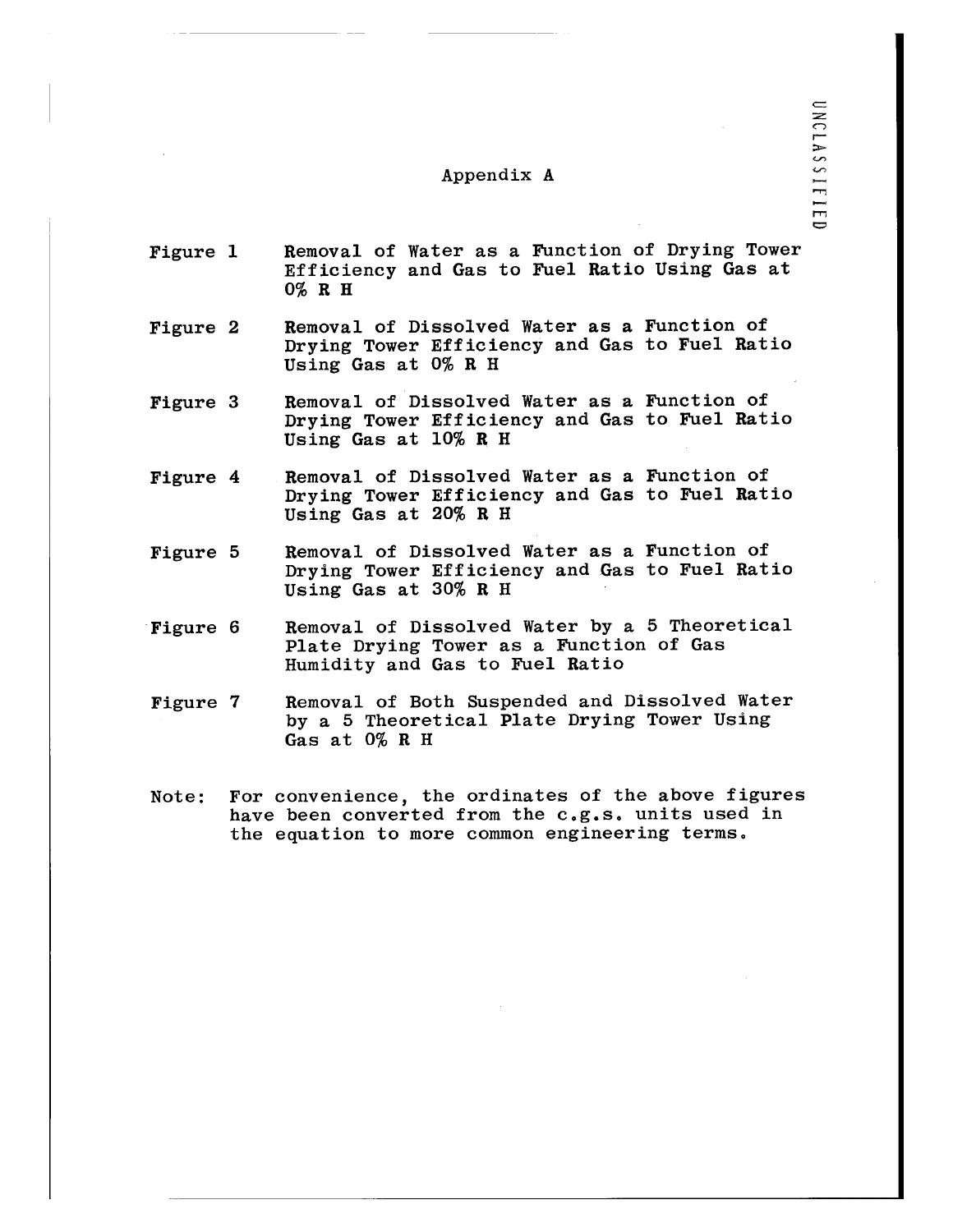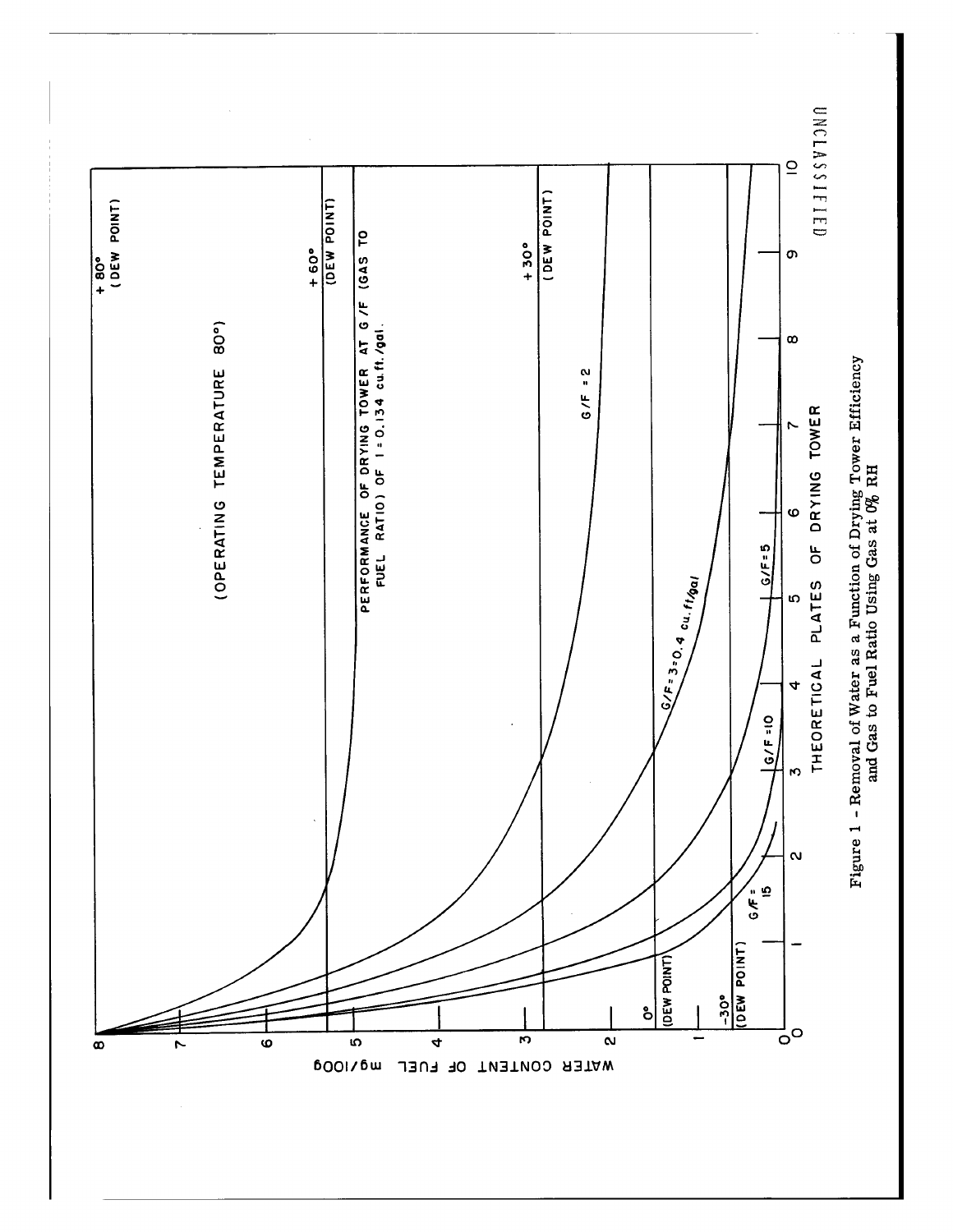

 $\hat{\mathcal{L}}$ 

WATER CONTENT OF FUEL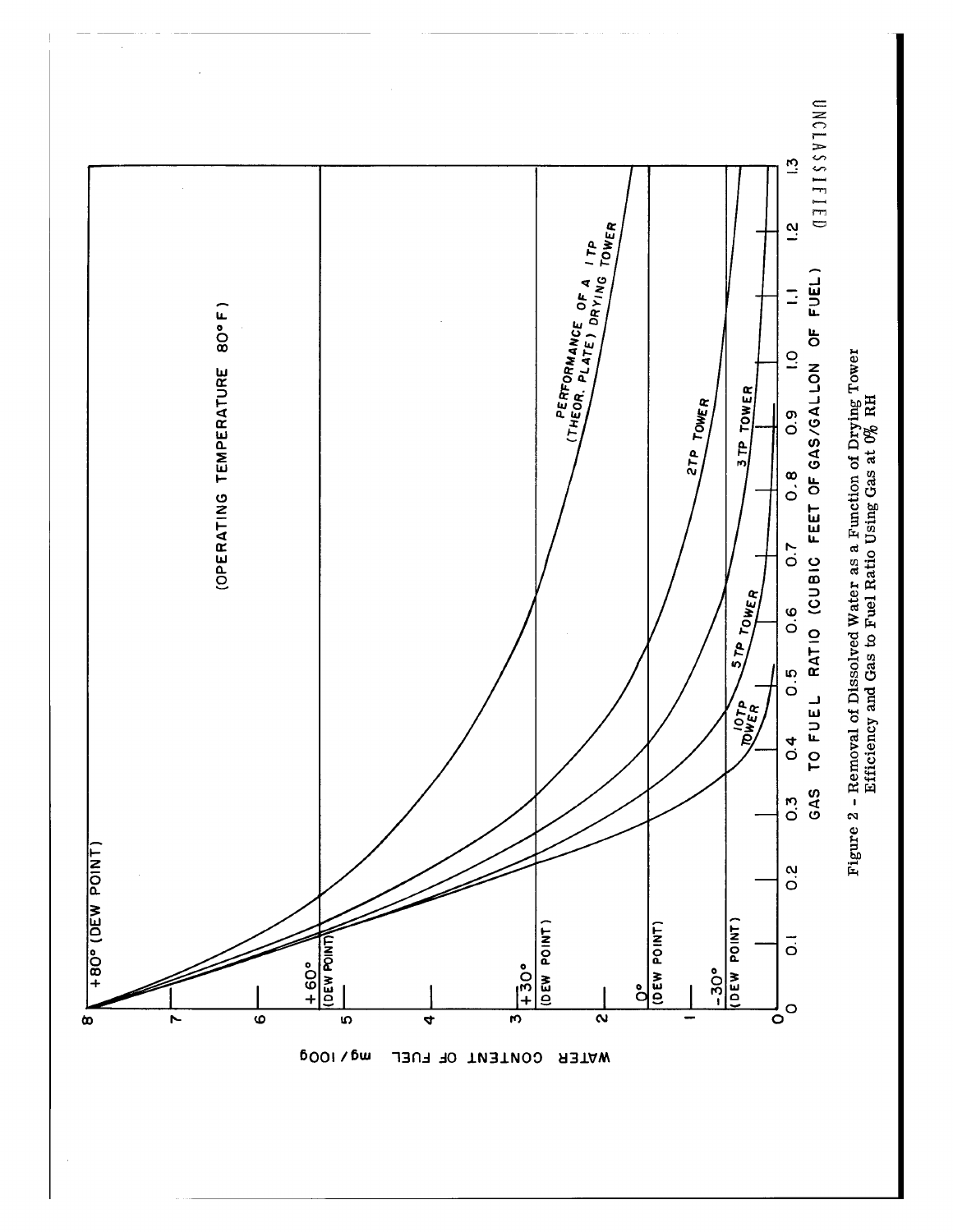

WATER CONTENT OF FUEL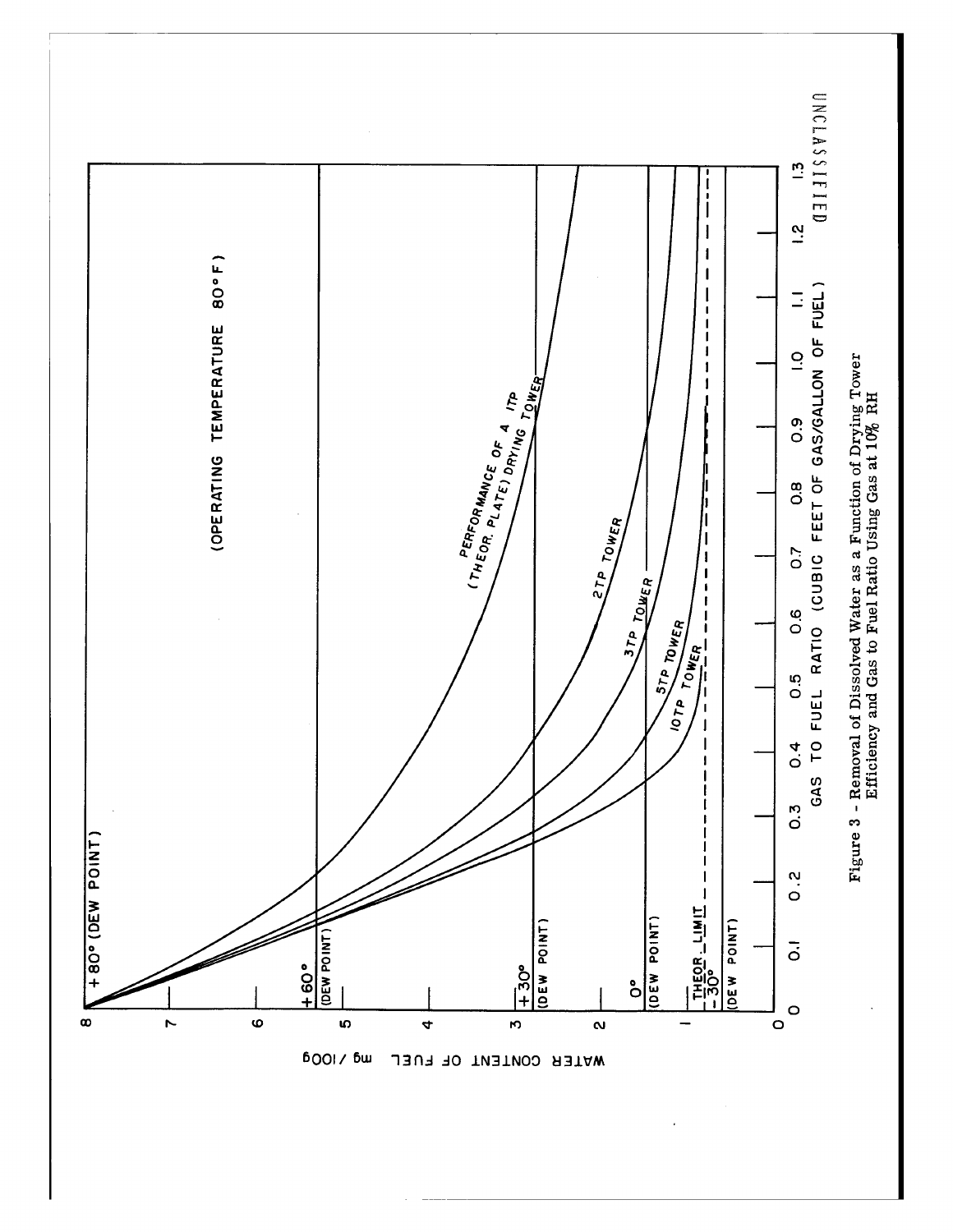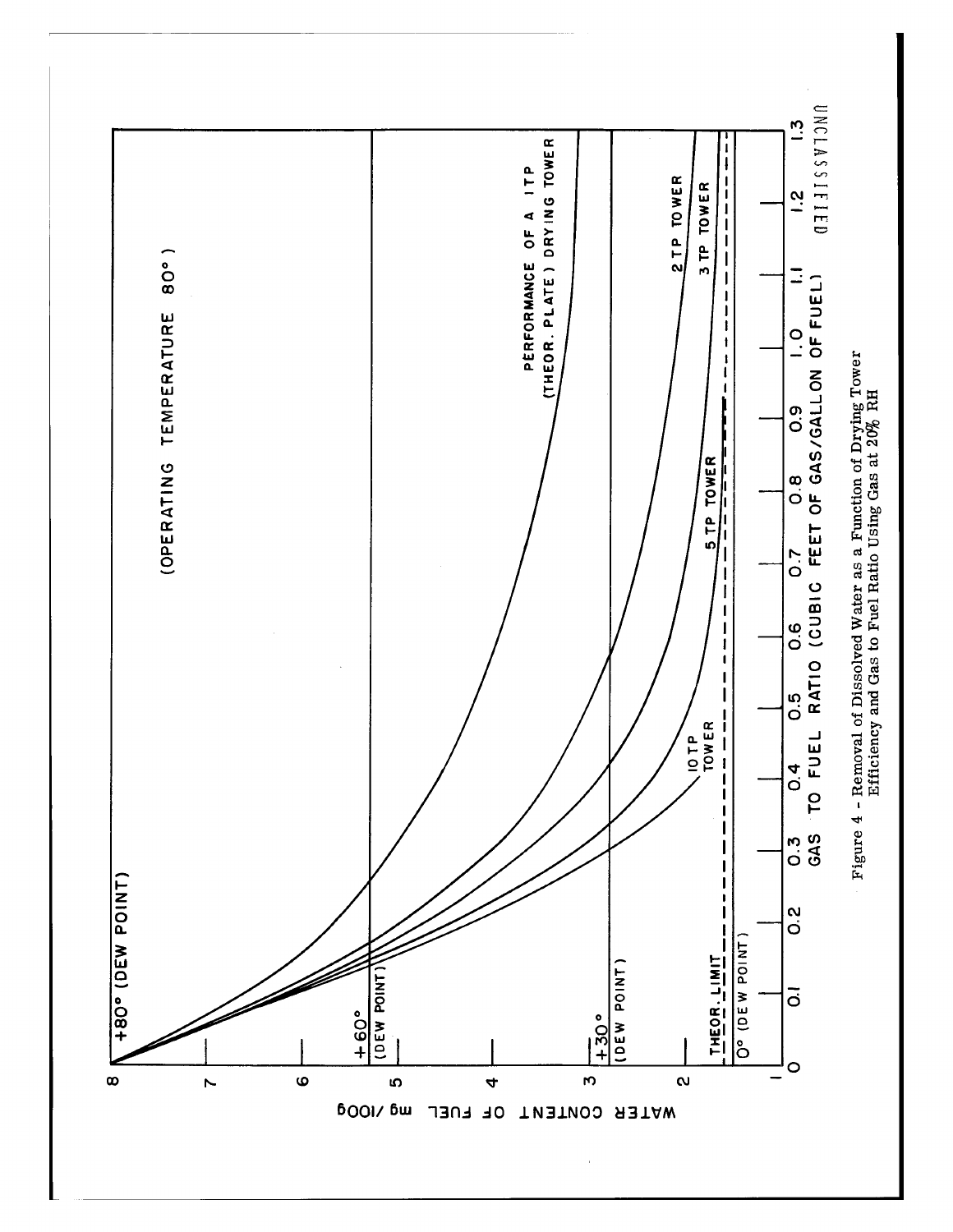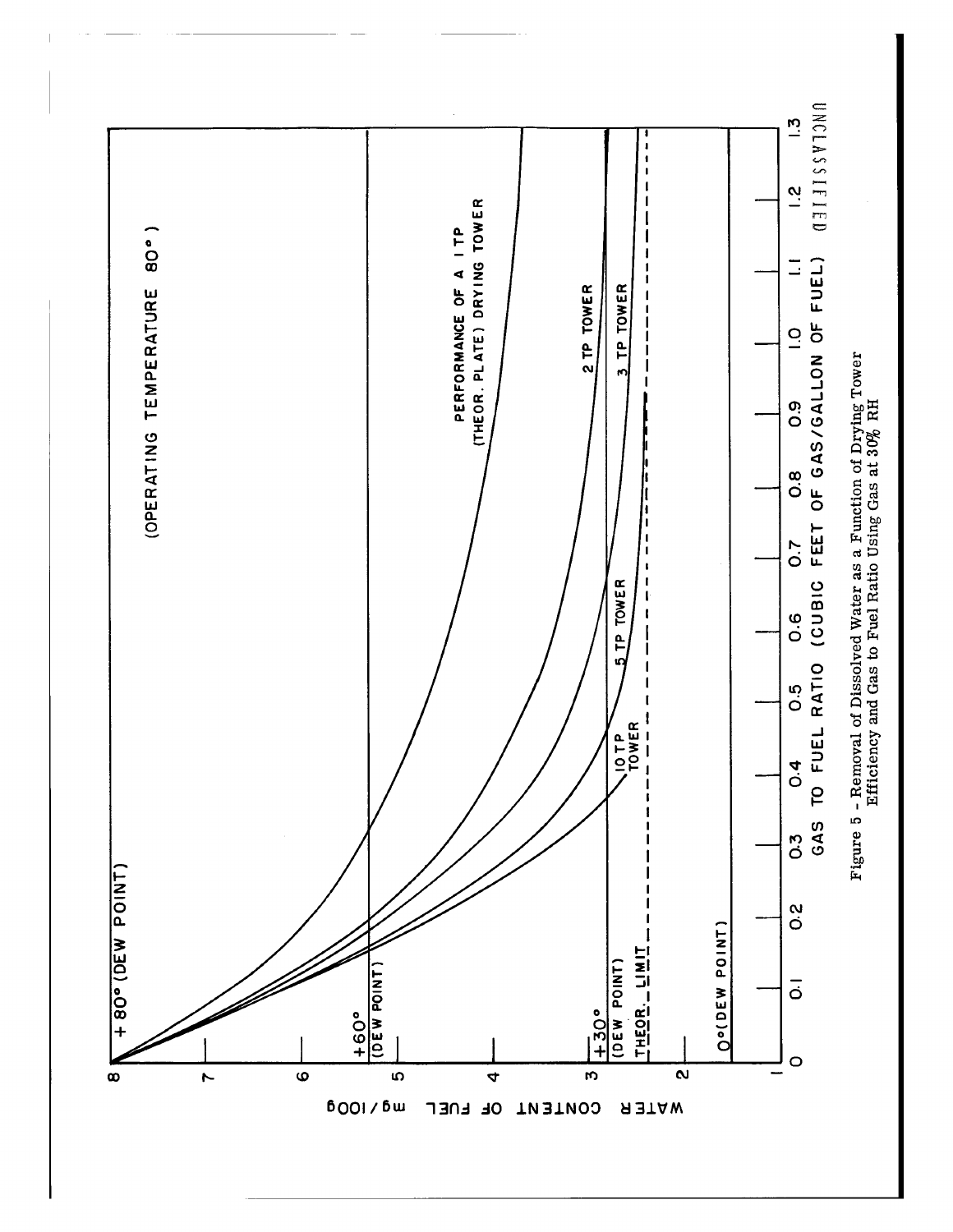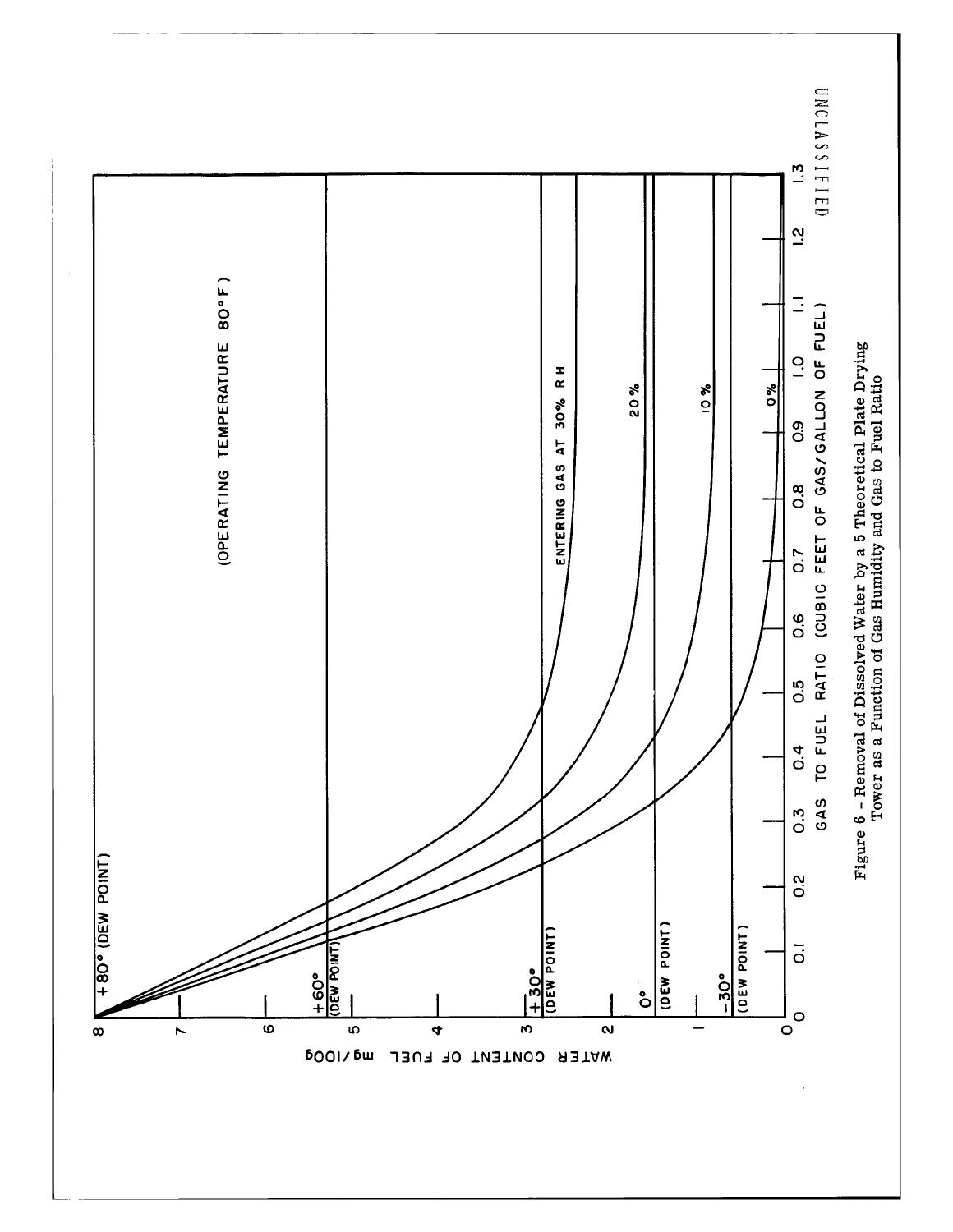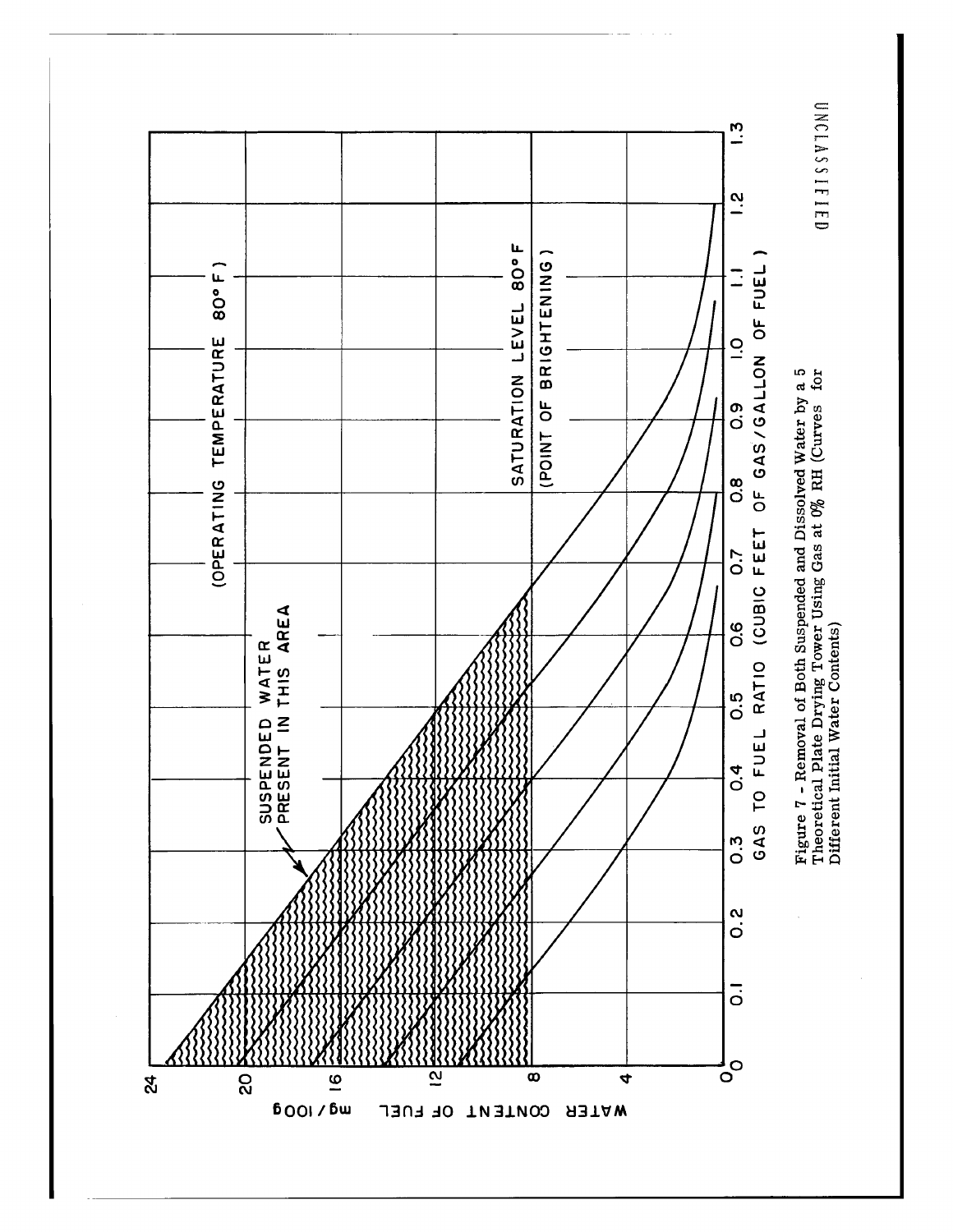Derivations of Performance Equations For The Dehydration of Fuels by Gases Using a Continuous Counter Current Flow Process

Note:

(1) All water contents expressed in terms of mg/liter.

Notations:

T.P. = effective theoretical plate  $C_o$  = water content of entering fuel<br> $C_o$  = " " saturated fue  $C_S$  =  $''$   $''$   $''$  saturated fuel at temperature of operation  $=$  water content of fuel exiting T.P. #1 C2 = **H** " I " **H** T.P. #2  $C_n$  = " " " T.P. #n  $C =$  "  $''$  " " a drying unit  $W_o$  =  $''$   $''$   $''$  entering gas W<sub>S</sub> = " " saturated gas at temperature of operation  $W_1$  = water content of gas exiting drying unit  $W_{\mathbf{n}}^{\mathbf{m}} = \begin{bmatrix} \mathbf{r} & \mathbf{r} & \mathbf{r} & \mathbf{r} \\ \mathbf{r} & \mathbf{r} & \mathbf{r} & \mathbf{r} \\ \mathbf{r} & \mathbf{r} & \mathbf{r} & \mathbf{r} \end{bmatrix}$ RH = relative humidity of gas at temperature of operation  $v_f$  = rate of fuel flow through unit expressed in vf g as .1same units; g  $\qquad \qquad$   $\qquad$   $\qquad$   $\qquad$   $\qquad$   $\qquad$   $\qquad$   $\qquad$   $\qquad$   $\qquad$   $\qquad$   $\qquad$   $\qquad$   $\qquad$   $\qquad$   $\qquad$   $\qquad$   $\qquad$   $\qquad$   $\qquad$   $\qquad$   $\qquad$   $\qquad$   $\qquad$   $\qquad$   $\qquad$   $\qquad$   $\qquad$   $\qquad$   $\qquad$   $\qquad$   $\qquad$   $\qquad$   $\qquad$   $\qquad$   $\qquad$   $v_g^T$ <br>  $v = v_g/v_f$  $A = C_S/W$  $B = V/A = \frac{S}{C_S} V$ 

### Definition of Effective Theoretical Plate (T.P.)

A T.P. is defined as that length or portion of a continuous counter current flow drying tower or column from which the water contents of the exiting gas and exiting fuel would be at equilibrium with each other. In effect, the result achieved by a T.P. is the same as if the entering gas and entering fuel were allowed to stand in contact with each other and exchange water until equilibrium was reached.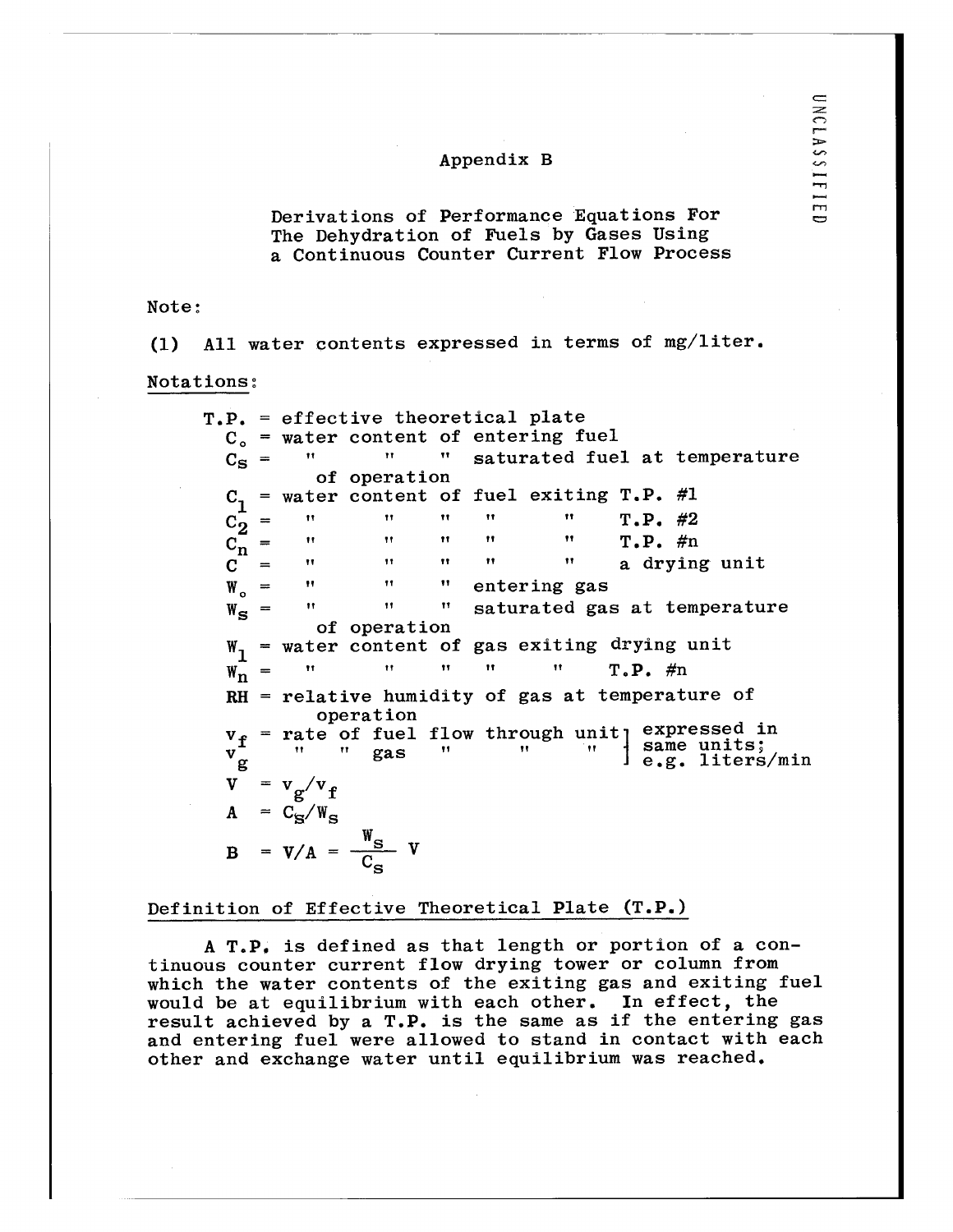## Basic Consideration

Consideration<br>The work described in NRL Report 3874 showed that when.<br>The following relation exists: the water contents of a gas and a fuel are in equilibrium then the following relation exists:

water content of fuel =  $C_S$  x RH

Therefore for any TP, n

 $C_n = C_S$  x RH of gas exiting plate n

 $w_{\mathbf{n}}$  c but RH gas exiting plate  $n = \frac{m}{w}$ , also  $\frac{m}{w} = A$ Hence  $C_n = AW_n$  I and  $W_n = \frac{C_n}{A}$  II

Equation for a  $1$  T.P. unit



The rate of water loss by fuel must equal the rate of water gain by gas

 $v_f$  (C<sub>o</sub>-C<sub>1</sub>) =  $v_g$  (W<sub>1</sub>-W<sub>o</sub>)

 $C_1$  W. since  $v_g/v_f = v$  $C_o - C_1 = V (W_1 - W_o)$ 

> $C_{1}$ by equation II  $W_1 = \frac{1}{4}$ , so C  $C_o - C_1 = V \left( \frac{1}{A} - W_o \right)$  $C_o - C_1 = V \left(\frac{C_1}{A} - W_o\right)$ <br>en substitute B for  $\frac{V}{A}$ <br> $\frac{C_o + V W_o}{1 + B}$  III

Solve for  $C_1$  and then substitute B for  $\frac{V}{A}$ 

$$
C_1 = \frac{C_o + V W_o}{1 + B} \quad \text{II}
$$

2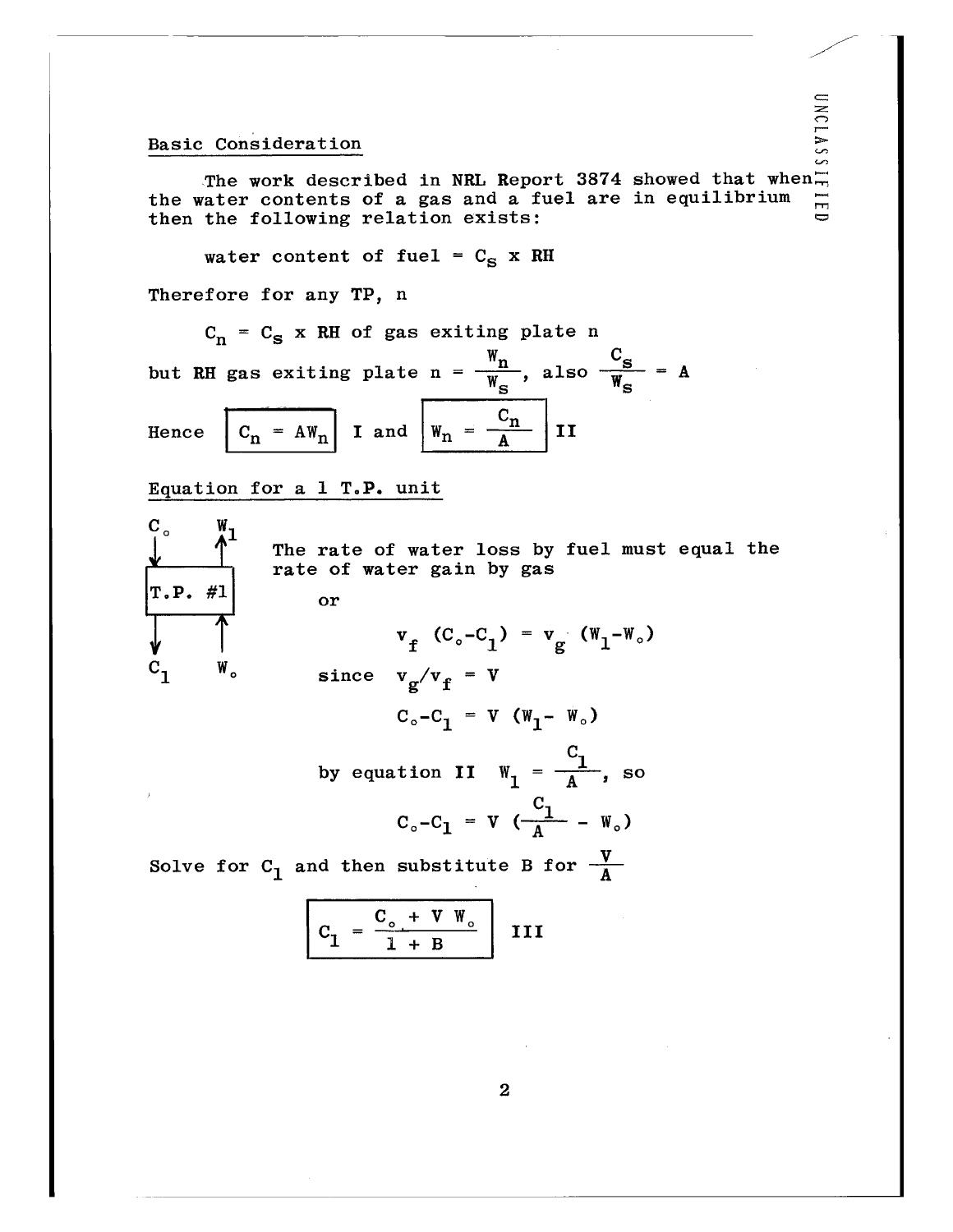Equation for a 2 T.P. unit



For this case  $\mathtt{C}_2$  may be solved in terms of  $\mathtt{C}_1$  and T.P.  $\#1$  | W<sub>o</sub> by relationship III

$$
C_2 = \frac{C_1 + V W_o}{1 + B}
$$
 (a)

T.P. #2 Likewise  $C_1$  in terms of  $C_0$  and  $W_2$  is

$$
C_1 = \frac{C_o + V W_2}{1 + B}
$$

but  $V = A B$  and by  $I, A W_2 = C_2$  so

$$
C_1 = \frac{C_o + C_2 B}{1 + B}
$$

substitute for  $C_1$  in equation (a)

$$
C_2 = \frac{\left[\frac{C_o + C_2 B}{1 + B}\right] + V W_o}{1 + B}
$$

solve for  $C_2$ 

$$
C_2 = \frac{C_o + V W_o (1 + B)}{1 + B + B^2}
$$
IV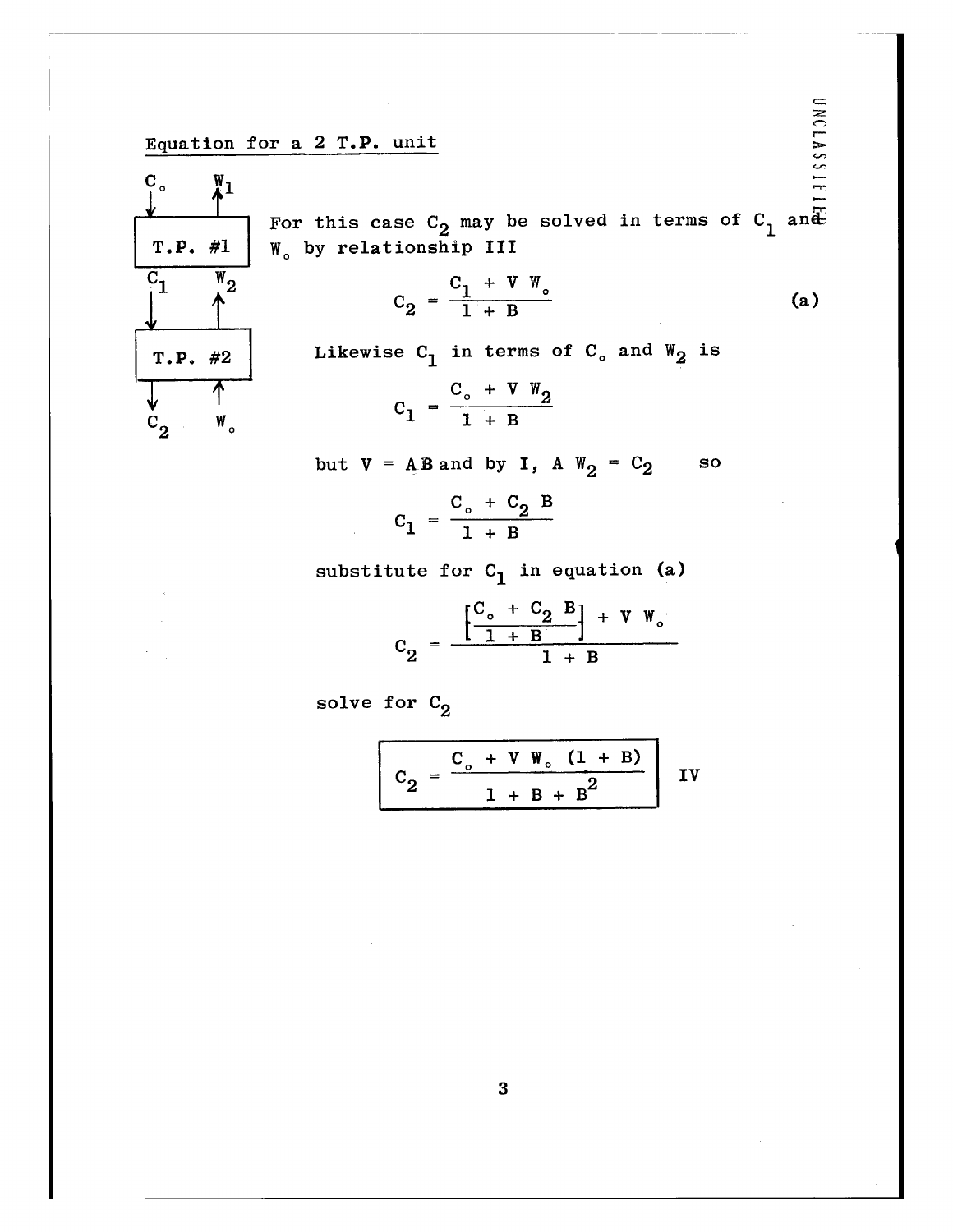# Equation for a  $3$  T.P. unit



Solve for  $C_3$  in terms of  $C_2$  and  $W_5$ using relationship III

$$
C_3 = \frac{C_2 + V W_o}{1 + B}
$$
 (b)

solve for  $C_2$  in terms of  $C_3$  and  $W_3$ using relationship IV

$$
C_2 = \frac{C_o + V W_3 (1 + B)}{1 + B + B^2}
$$
 but  $V = A B$   
and by I,  
 $A W_3 = C_3$ 

so

$$
C_2 = \frac{C_o + C_3 B (1 + B)}{1 + B + B^2}
$$

substitute for  $C_2$  in equation (b)

$$
C_3 = \frac{\left[\frac{C_o + C_3 B (1 + B)}{1 + B + B^2}\right] + V W_o}{1 + B}
$$

solve for  $C_3$ 

$$
C_3 = \frac{C_o + V W_o (1 + B + B^2)}{1 + B + B^2 + B^3}
$$

## General Solution

Equations III, IV and V are solutions for units employing 1, 2 and 3 effective theoretical plates respectively. These may be rewritten as follows: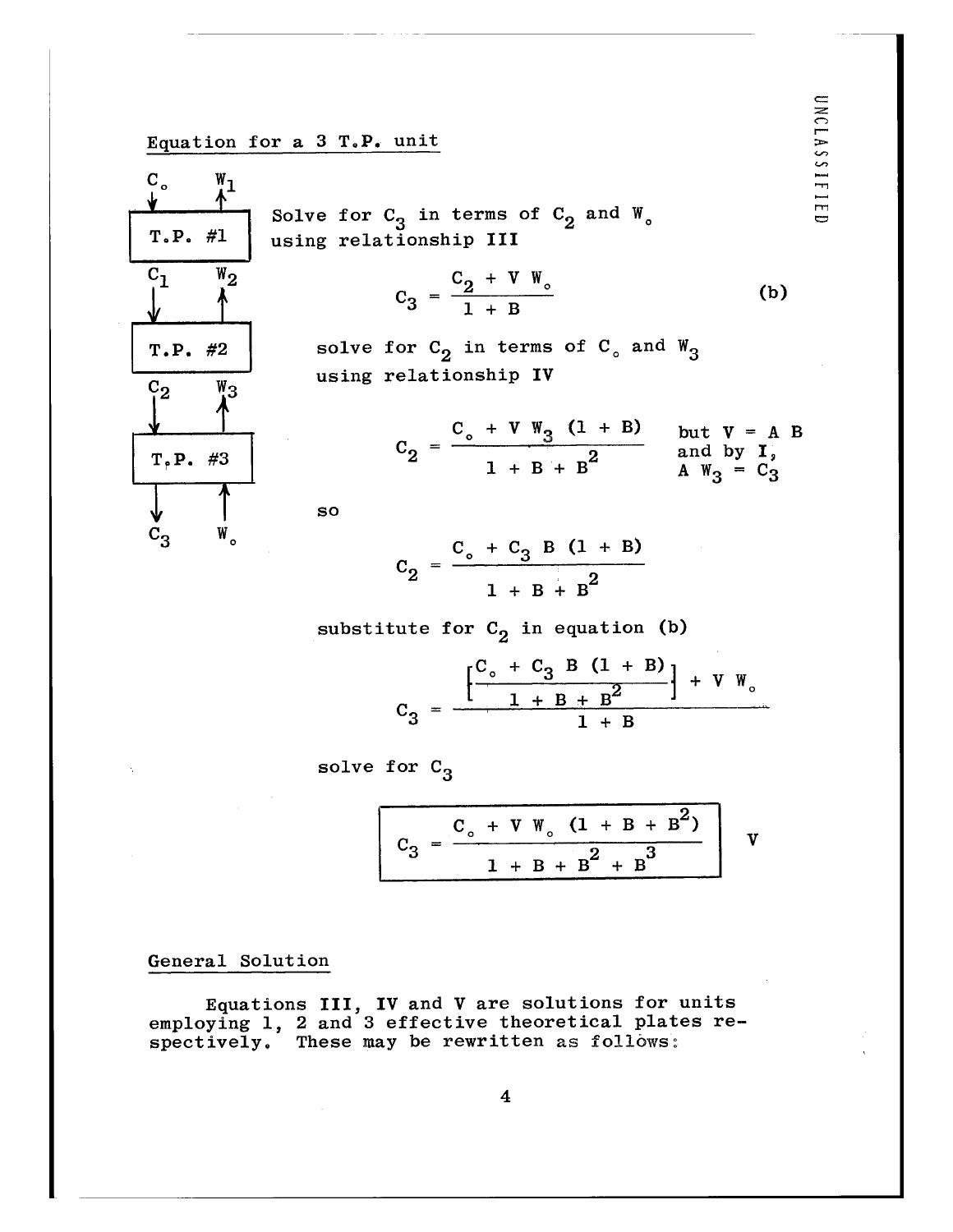UNCLASSIFIED

for equation III

$$
C_1 = \frac{C_o + V W_o (B^0)}{B^0 + B^1}
$$

for equation IV

$$
C_2 = \frac{C_o + V W_o (B^0 + B^1)}{B^0 + B^1 + B^2}
$$

and for equation V

$$
C_3 = \frac{C_o + V W_o (B^0 + B^1 + B^2)}{B^0 + B^1 + B^2 + B^3}
$$

From the forms of the three rewritten equations, it is readily apparent that the general solution for a unit employing a tower of any given number, n, of effective theoretical plates is:

$$
C_n = \frac{C_o + V W_o (B^0 + B^1 + B^2 - -B^{n-1})}{B^0 + B^1 + B^2 - -B^n}
$$

For a drying unit,  $C_n$  may be designated as  $C$ . B<sup>0</sup> is of course = 1 and  $B^{\perp'} = \overrightarrow{B}$ . The general equation above may be written therefore as:

$$
C = \frac{C_o + V W_o (1 + B + B^2 --- B^{n-1})}{1 + B + B^2 --- B^n}
$$
VI

Simplified Solutions

Equation VI may be simplified by multiplying through by B-1 to give:

$$
C = \frac{C_o (B-1) + V W_o (Bn-1)}{Bn+1 - 1}
$$
 VII